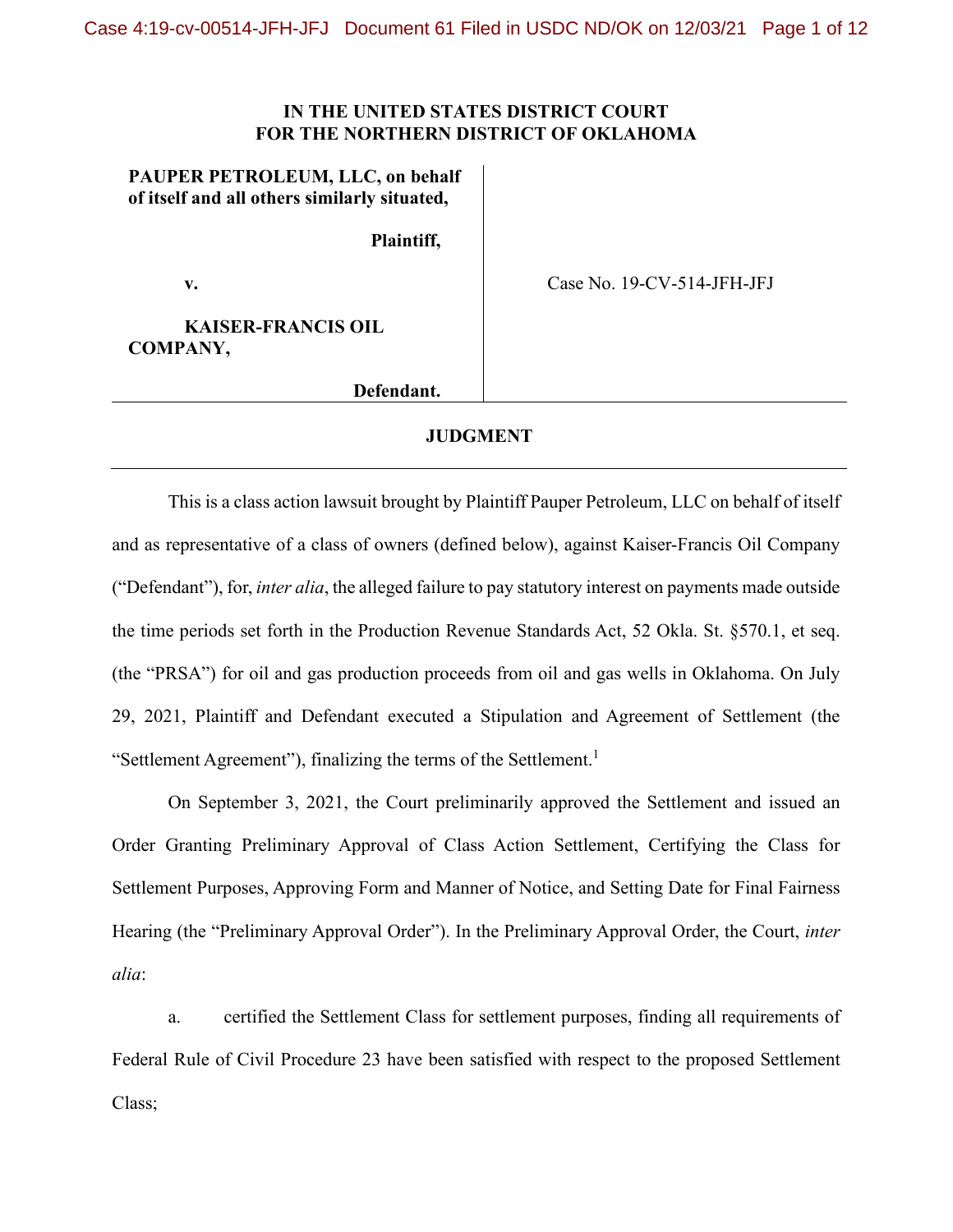b. appointed Plaintiff Pauper Petroleum, LLC as Class Representative, and Reagan E. Bradford and Ryan K. Wilson (of Bradford & Wilson PLLC) and Rex Sharp (of Sharp Law LLP) as Class Counsel and Co-Lead Class Counsel;

c. preliminarily found: (i) the proposed Settlement resulted from extensive arm'slength negotiations; (ii) the proposed Settlement was agreed to only after Class Counsel had conducted legal research and discovery regarding the strengths and weaknesses of Class Representative's and the Settlement Class's claims; (iii) Class Representatives and Class Counsel have concluded that the proposed Settlement is fair, reasonable, and adequate; and (iv) the proposed Settlement is sufficiently fair, reasonable, and adequate to warrant sending notice of the proposed Settlement to the Settlement Class;

d. preliminarily approved the Settlement as fair, reasonable, and adequate and in the best interest of the Settlement Class;

e. preliminarily approved the form and manner of the proposed Notice and Summary Notice to be communicated to the Settlement Class, finding specifically that such Notice and Summary Notice, among other information: (i) described the terms and effect of the Settlement; (ii) notified the Settlement Class that Plaintiff's Counsel will seek attorneys' fees, reimbursement of Litigation Expenses, and a Nominal Case Contribution Award for Class Representative's services; (iii) notified the Settlement Class of the time and place of the Final Fairness Hearing; (iv) described the procedure for requesting exclusion from the Settlement; and (v) described the procedure for objecting to the Settlement or any part thereof;

f. instructed the Settlement Administrator to disseminate the approved Notice to potential members of the Settlement Class, to publish the Summary Notice, and to display documents related to the Settlement on an Internet website in accordance with the Settlement Agreement and in the manner approved by the Court;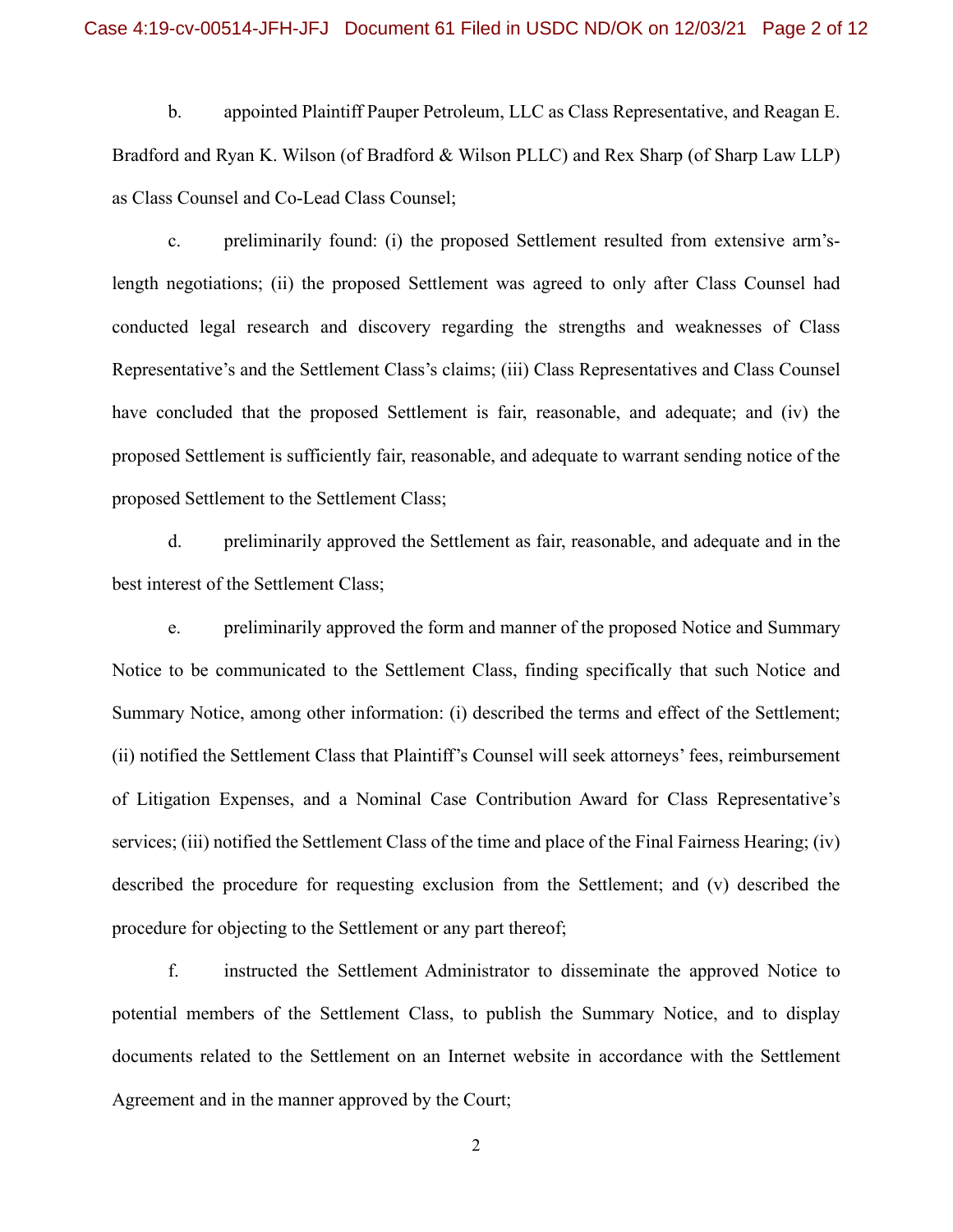g. provided for the appointment of a Settlement Administrator;

h. provided for the appointment of an Escrow Agent;

i. set the date and time for the Final Fairness Hearing as December 3, 2021, at 10:00 a.m. in the United States District Court for the Northern District of Oklahoma; and

j. set out the procedures and deadlines by which Class Members could properly request exclusion from the Settlement Class or object to the Settlement or any part thereof.

After the Court issued the Preliminary Approval Order, due and adequate notice by means of the Notice and Summary Notice was given to the Settlement Class, notifying them of the Settlement and the upcoming Final Fairness Hearing. On December 3, 2021, in accordance with the Preliminary Approval Order and the Notice, the Court conducted a Final Fairness Hearing to, *inter alia*:

a. determine whether the Settlement should be approved by the Court as fair, reasonable, and adequate and in the best interests of the Settlement Class;

b. determine whether the notice method utilized by the Settlement Administrator: (i) constituted the best practicable notice under the circumstances; (ii) constituted notice reasonably calculated under the circumstances to apprise Class Members of the pendency of the Litigation, the Settlement, their right to exclude themselves from the Settlement, their right to object to the Settlement or any part thereof, and their right to appear at the Final Fairness Hearing; (iii) was reasonable and constituted due, adequate, and sufficient notice to all persons and entities entitled to such notice; and (iv) meets all applicable requirements of the Federal Rules of Civil Procedure and any other applicable law;

c. determine whether to approve the Allocation Methodology, the Plan of Allocation, and distribution of the Net Settlement Fund to Class Members who did not timely submit a valid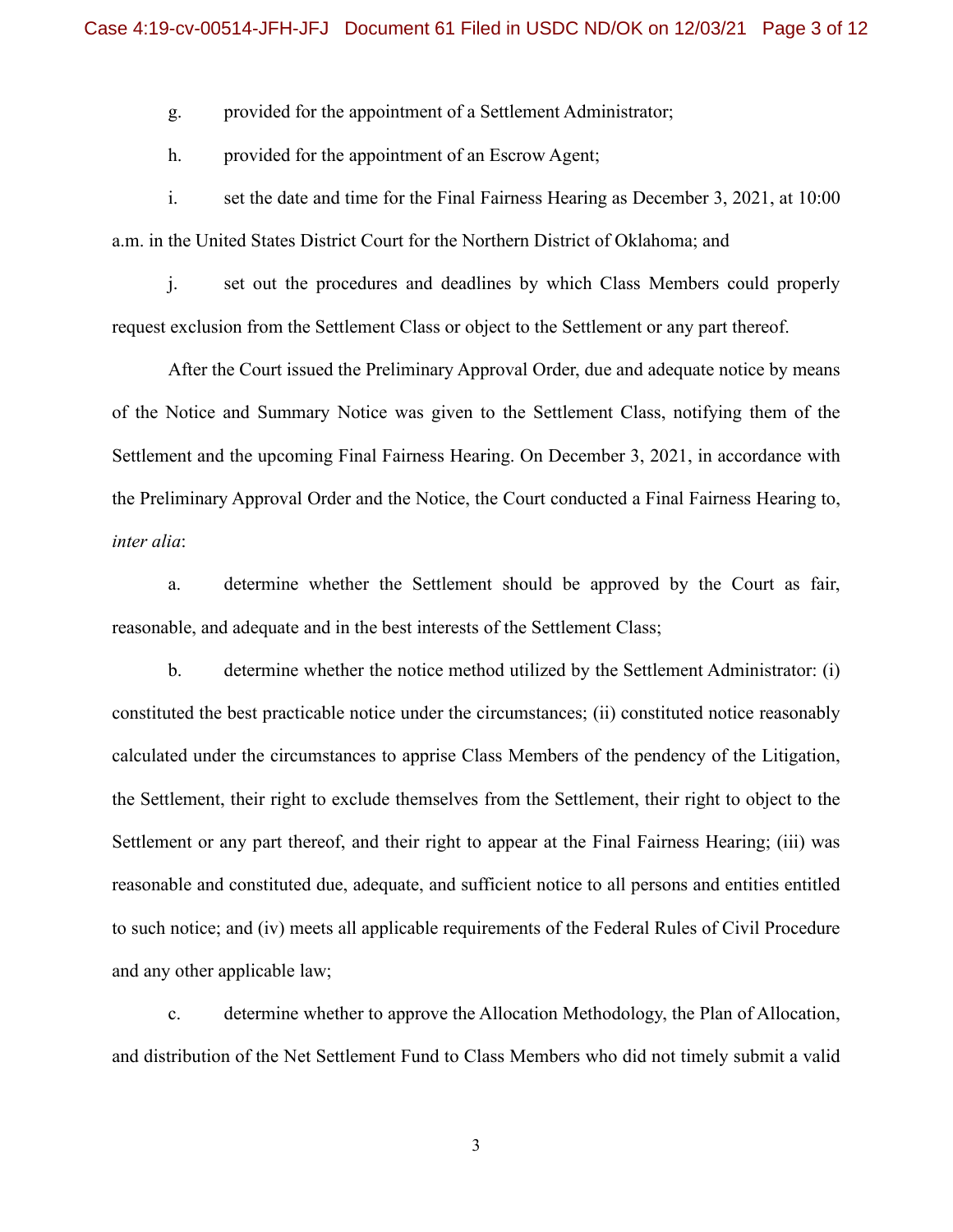Request for Exclusion or were not otherwise excluded from the Settlement Class by order of the Court; $2$ 

d. determine whether a Judgment should be entered pursuant to the Settlement Agreement, *inter alia*, dismissing the Released Claims in the Litigation against Defendant with prejudice and extinguishing, releasing, and barring all Released Claims against all Released Parties in accordance with the Settlement Agreement;

e. determine whether the applications for Plaintiff's attorneys' fees, reimbursement for Litigation Expenses, and Nominal Case Contribution Award to Class Representative are fair and reasonable and should be approved; $^3$  and

f. rule on such other matters as the Court deems appropriate.

The Court, having reviewed the Settlement, the Settlement Agreement, and all related pleadings and filings, and having heard the evidence and argument presented at the Final Fairness Hearing, now **FINDS, ORDERS, and ADJUDGES** as follows:

1. The Court, for purposes of this Final Judgment (the "Judgment"), adopts all defined terms as set forth in the Settlement Agreement and incorporates them as if fully set forth herein.

2. The Court has jurisdiction over the subject matter of this Litigation and all matters relating to the Settlement, as well as personal jurisdiction over Defendant and Class Members.

3. The Settlement Class, which was certified in the Court's Preliminary Approval Order, is defined as follows:

<span id="page-3-0"></span> $2\degree$  The Court will issue a separate order pertaining to the allocation and distribution of the Net Settlement Proceeds among Class Members (the "Plan of Allocation Order").

<span id="page-3-1"></span> $3$  The Court will issue separate orders pertaining to Plaintiff's Counsel's request for attorneys' fees and reimbursement of Litigation Expenses and Administration, Notice, and Distribution Costs, and Class Representative's request for a Nominal Case Contribution Award.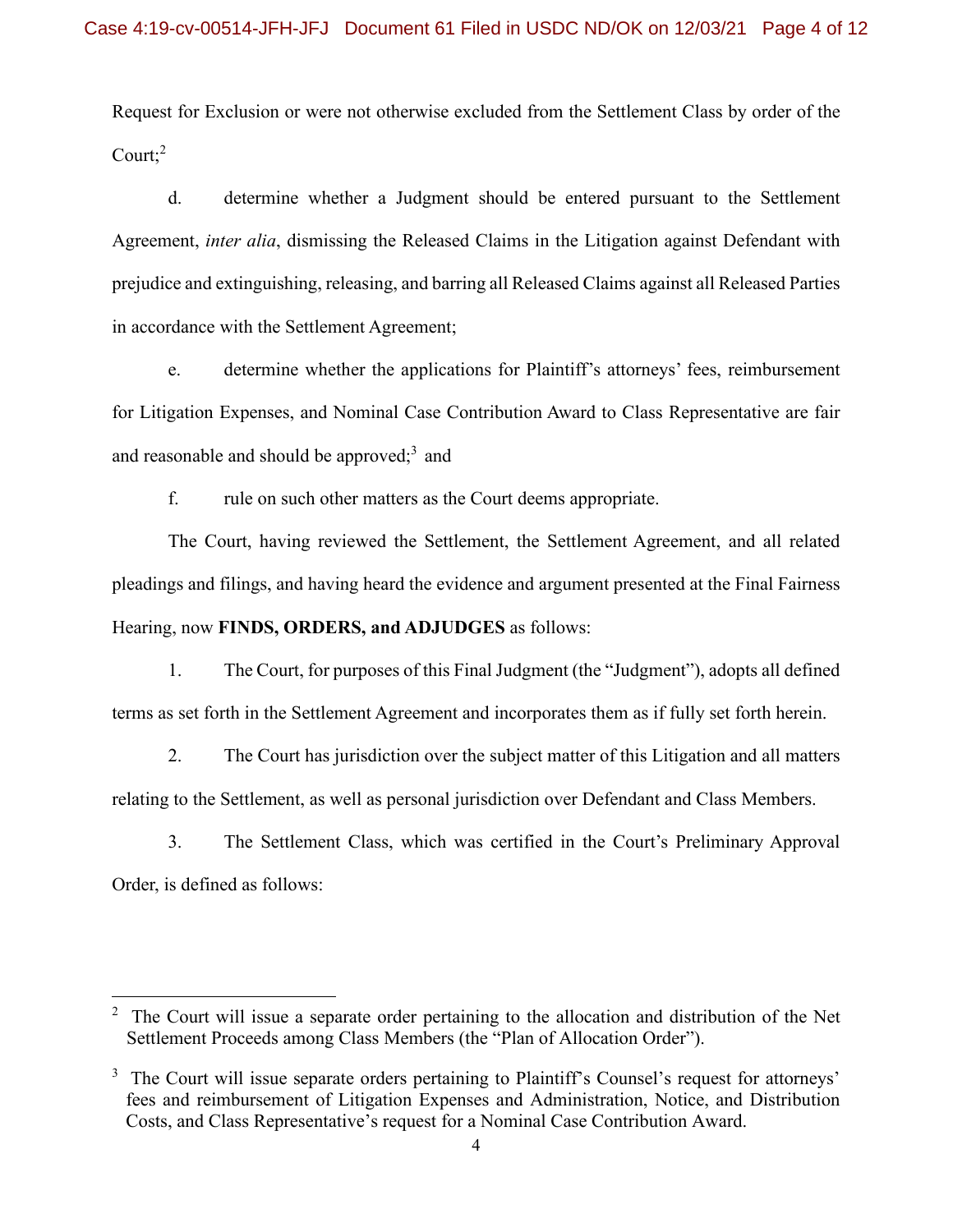All non-excluded persons or entities:

- i. who received working interest, royalty, and/or overriding royalty payments from Defendant for oil and/or gas proceeds from oil and/or gas wells located in the State of Oklahoma with check dates between September 1, 2014, up to and including February 28, 2021.
- ii. The persons or entities excluded from the class are: (1) agencies, departments, or instrumentalities of the United States of America or the State of Oklahoma; (2) publicly traded oil and gas companies and their affiliates; and (3) the Released Parties.

The Court finds that the above-defined Settlement Class has been properly certified for the purposes of this Settlement. The Court finds that the persons and entities identified in the attached Exhibit 1 have submitted timely and valid Requests for Exclusion and are hereby excluded from the foregoing Settlement Class, will not participate in or be bound by the Settlement, or any part thereof, as set forth in the Settlement Agreement, and will not be bound by or subject to the releases provided for in this Judgment and the Settlement Agreement.

4. At the Final Fairness Hearing on December 3, 2021, the Court fulfilled its duties to independently evaluate the fairness, reasonableness, and adequacy of, inter alia, the Settlement and the Notice of Settlement provided to the Settlement Class, considering not only the pleadings and arguments of Class Representative and Defendant and their respective Counsel, but also the concerns of any objectors and the interests of all absent Class Members. In so doing, the Court considered arguments that could reasonably be made against, *inter alia*, approving the Settlement and the Notice of Settlement, even if such argument was not actually presented to the Court by pleading or oral argument.

5. The Court further finds that due and proper notice, by means of the Notice and Summary Notice, was given to the Settlement Class in conformity with the Settlement Agreement and Preliminary Approval Order. The form, content, and method of communicating the Notice disseminated to the Settlement Class and the Summary Notice published pursuant to the Settlement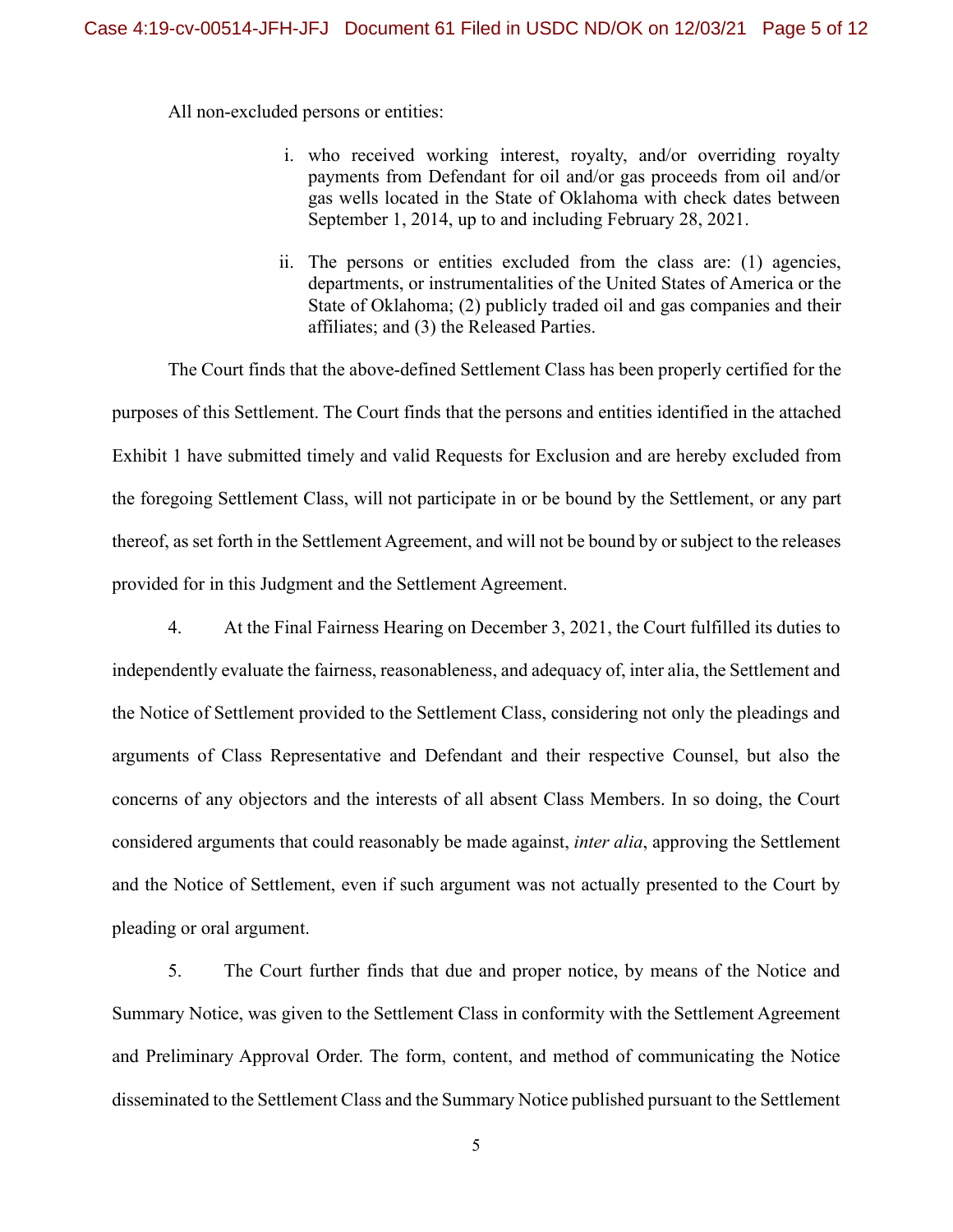Agreement and the Preliminary Approval Order: (a) constituted the best practicable notice under the circumstances; (b) constituted notice reasonably calculated, under the circumstances, to apprise Class Members of the pendency of the Litigation, the Settlement, their right to exclude themselves from the Settlement, their right to object to the Settlement or any part thereof, and their right to appear at the Final Fairness Hearing; (c) was reasonable and constituted due, adequate, and sufficient notice to all persons and entities entitled to such notice; and (d) met all applicable requirements of the Federal Rules of Civil Procedure, the Due Process Clause of the United States Constitution, the Due Process protections of the State of Oklahoma, and any other applicable law. Therefore, the Court approves the form, manner, and content of the Notice and Summary Notice used by the Parties. The Court further finds that all Class Members have been afforded a reasonable opportunity to request exclusion from the Settlement Class or object to the Settlement.

6. Pursuant to and in accordance with Federal Rule of Civil Procedure 23, the Settlement, including, without limitation, the consideration paid by Defendant, the covenants not to sue, the releases, and the dismissal with prejudice of the Released Claims against the Released Parties as set forth in the Settlement Agreement, is finally approved as fair, reasonable and adequate and in the best interests of the Settlement Class. The Settlement Agreement was entered into between the Parties at arm's-length and in good faith after substantial negotiations free of collusion. The Settlement fairly reflects the complexity of the Claims, the duration of the Litigation, the extent of discovery, and the balance between the benefits the Settlement provides to the Settlement Class and the risk, cost, and uncertainty associated with further litigation and trial of the Released Claims. Serious questions of law and fact remain contested between the parties. The Settlement provides a means of gaining immediate valuable and reasonable compensation and forecloses the prospect of uncertain results after many more months or years of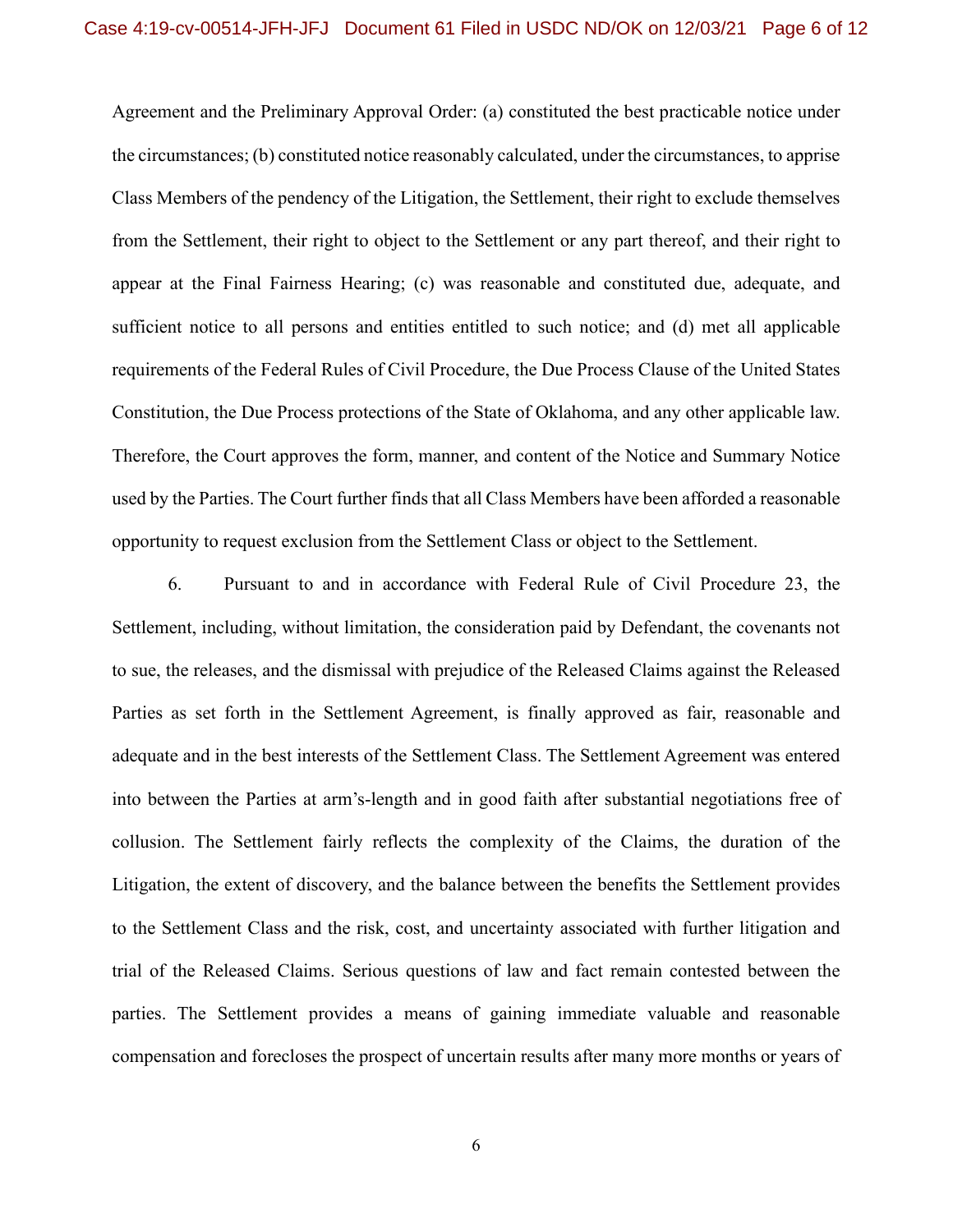additional discovery and litigation of the Released Claims. The considered judgment of the Parties, aided by experienced legal counsel, supports the Settlement.

7. By agreeing to settle the Released Claims in the Litigation, Defendant does not admit, and instead specifically denies, that the Released Claims in the Litigation could have otherwise been properly maintained as a contested class action, and specifically denies any and all wrongdoing and liability to the Settlement Class, Class Representative, and Plaintiff's Counsel.

8. The Court finds that on August 9, 2021, Defendant caused notice of the Settlement to be served on the appropriate state official for each state in which a Class Member resides, and the appropriate federal official, as required by and in conformance with the form and content requirements of 28 U.S.C. § 1715. In connection therewith, the Court has determined that, under 28 U.S.C. 28 § 1715, the appropriate state official for each state in which a Class Member resides was and is the State Attorney General for each such state, and the appropriate federal official was and is the Attorney General of the United States. Further, the Court finds it was not feasible for Defendant to include on each such notice the names of each of the Class Members who reside in each state and the estimated proportionate share of each such Class Members to the entire Settlement as provided in 28 U.S.C. § 1715(b)(7)(A); therefore, each notice included a reasonable estimate of the number of Class Members residing in each state and the estimated proportionate share of the claims of such Class Members to the Settlement. No appropriate state or federal official has entered an appearance or filed an objection to the entry of final approval of the Settlement. Thus, the Court finds that all requirements of 28 U.S.C. § 1715 have been met and complied with and, as a consequence, no Class Member may refuse to comply with or choose not to be bound by the Settlement and this Court's Orders in furtherance thereof, including this Judgment, under the provisions of 28 U.S.C. § 1715.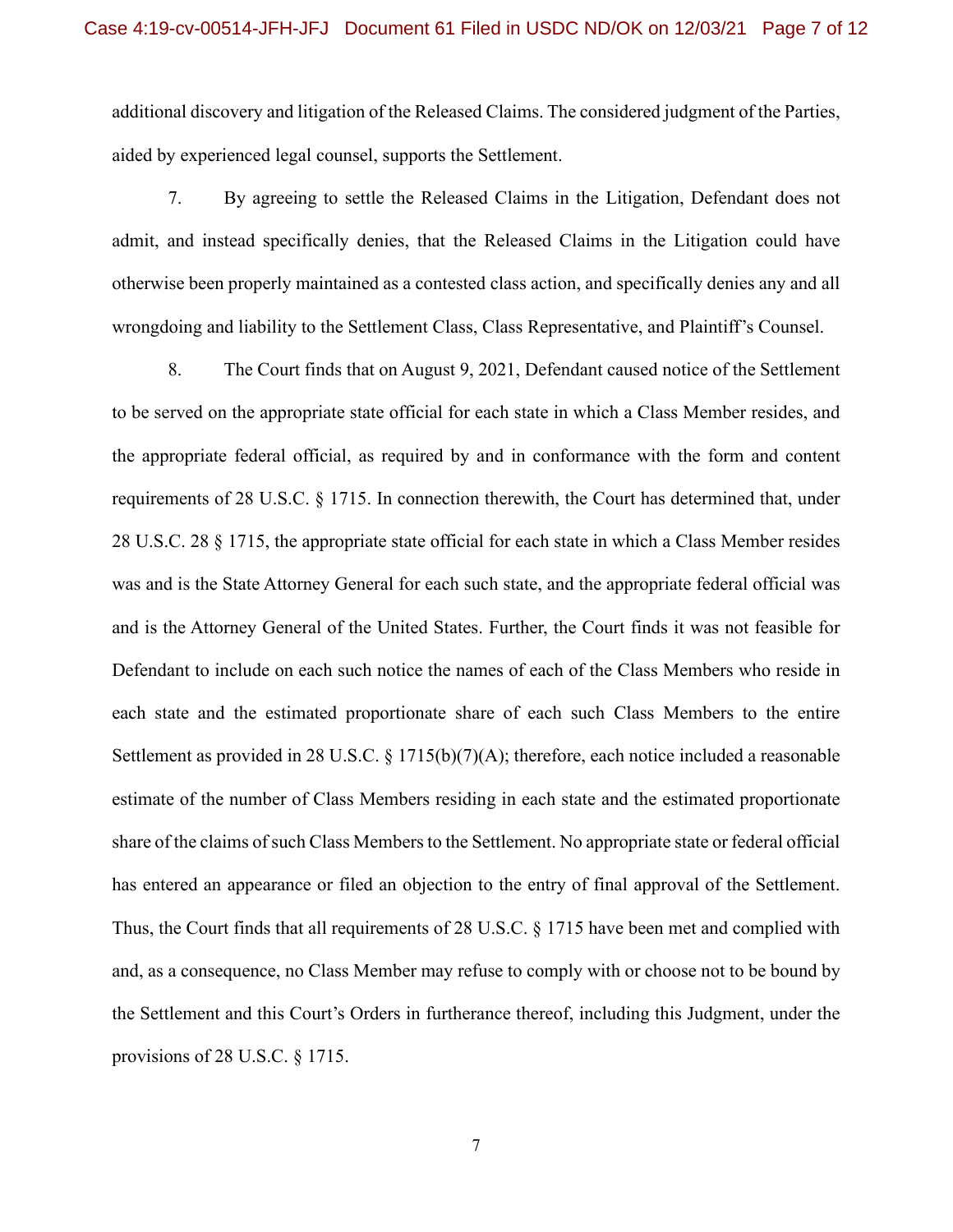9. The Released Claims are dismissed with prejudice as to the Released Parties. All Class Members who have not validly and timely submitted a Request for Exclusion to the Settlement Administrator as directed in the Notice of Settlement and Preliminary Approval Order (a) are hereby deemed to have finally, fully, and forever conclusively released, relinquished, and discharged all of the Released Claims against the Released Parties and (b) are barred and permanently enjoined from, directly or indirectly, on any Class Member's behalf or through others, suing, instigating, instituting, or asserting against the Released Parties any claims or actions on or concerning the Released Claims. Neither Party will bear the other's Party's litigation costs, costs of court, or attorney's fees.

10. The Court also approves the efforts and activities of the Settlement Administrator, JND Legal Administration, and the Escrow Agent, Signature Bank, in assisting with certain aspects of the administration of the Settlement, and directs them to continue to assist Class Representative in completing the administration and distribution of the Settlement in accordance with the Settlement Agreement, this Judgment, any Plan of Allocation approved by the Court, and the Court's other orders.

11. Nothing in this Judgment shall bar any action or claim by Class Representative or Defendant to enforce or effectuate the terms of the Settlement Agreement or this Judgment.

12. The Settlement Administrator is directed to refund to Defendant the amount of the Net Settlement Fund attributable to Class Members who timely and properly submitted a Request for Exclusion or who were otherwise excluded from the Settlement Class by order of the Court in accordance with the Settlement Agreement, if applicable.

13. Entering into or carrying out the Settlement Agreement, and any negotiations or proceedings related thereto, and the Settlement Agreement itself, are not, and shall not be construed as, or deemed to be evidence of, an admission or concession by any of the Parties to the Settlement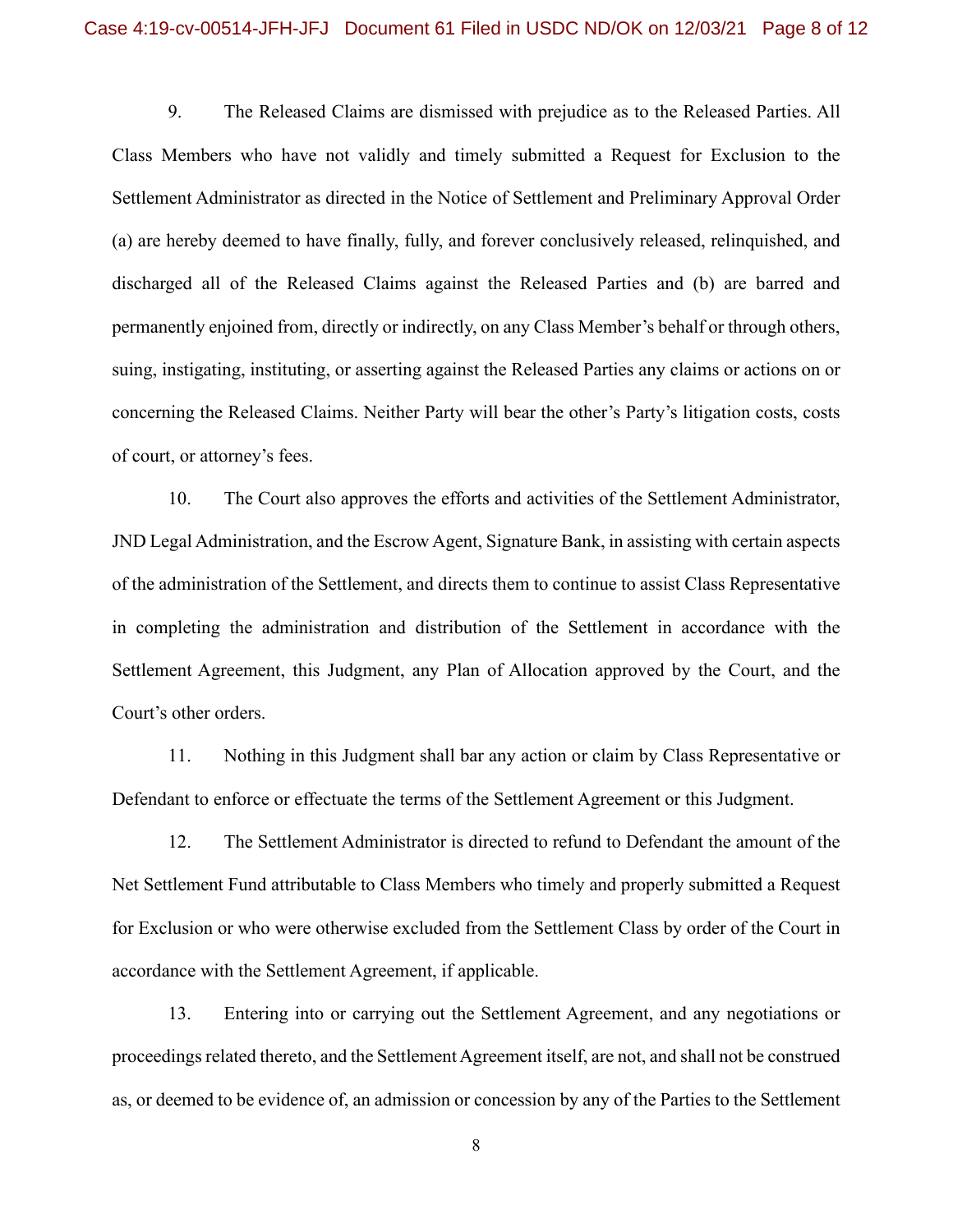Agreement Further, this Final Judgment shall not give rise to any collateral estoppel effect as to the certifiability of any class in any other proceeding or as to the Remaining Claims.

14. As separately set forth in detail in the Court's Plan of Allocation Order(s), the Allocation Methodology, the Plan of Allocation, and distribution of the Net Settlement Fund among Class Members who were not excluded from the Settlement Class by timely submitting a valid Request for Exclusion or other order of the Court are approved as fair, reasonable and adequate, and Class Counsel and the Settlement Administrator are directed to administer the Settlement in accordance with the Plan of Allocation Order(s) entered by the Court.

15. The Court finds that Class Representative, Defendant, and their Counsel have complied with the requirements of the Federal Rules of Civil Procedure as to all proceedings and filings in this Litigation. The Court further finds that Class Representative and Class Counsel adequately represented the Settlement Class in entering into and implementing the Settlement.

16. Neither Defendant nor Defendant's Counsel shall have any liability or responsibility to Plaintiff, Plaintiff's Counsel, or the Settlement Class with respect to the Gross Settlement Fund or its administration, including but not limiting to any distributions made by the Escrow Agent or Settlement Administrator. Except as described in paragraph 6.18 of the Settlement Agreement, no Class Member shall have any claim against Plaintiff, Plaintiff's Counsel, the Settlement Administrator, the Escrow Agent, or any of their respective designees or agents based on the distributions made substantially in accordance with the Settlement Agreement, the Court's Plan of Allocation Order(s), or other orders of the Court.

17. Any Class Member who receives a Distribution Check that he/she/it is not legally entitled to receive is hereby ordered to either (a) pay the appropriate portion(s) of the Distribution Check to the person(s) legally entitled to receive such portion(s) or (b) return the Distribution Check uncashed to the Settlement Administrator.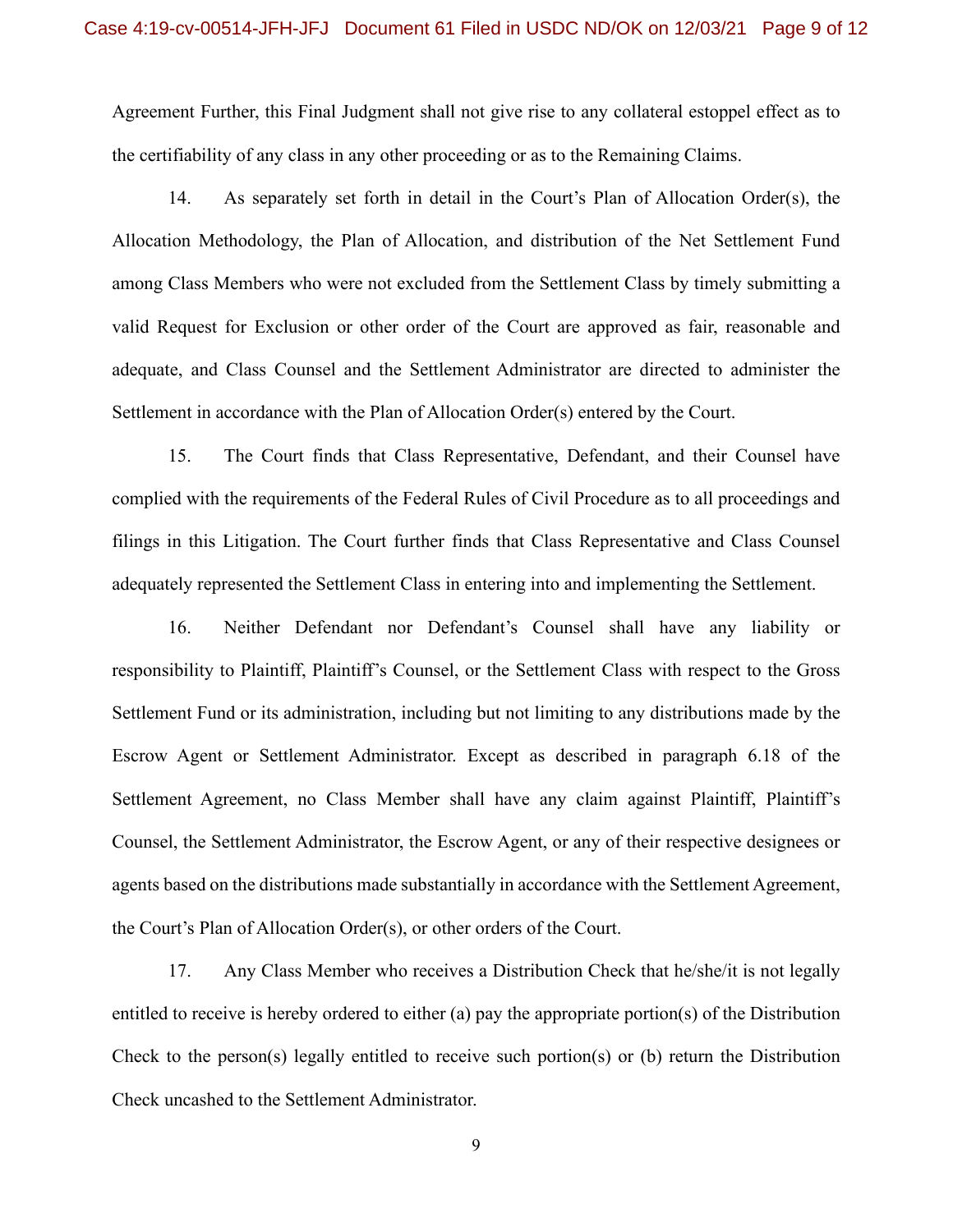18. All matters regarding the administration of the Escrow Account and the taxation of funds in the Escrow Account or distributed from the Escrow Account shall be handled in accordance with Section 5 of the Settlement Agreement.

19. Any order approving or modifying any Plan of Allocation Order, the application by Class Counsel for an award of attorneys' fees or reimbursement of Litigation Expenses and Administration, Notice, and Distribution Costs, or the request of Class Representatives for a Nominal Case Contribution Award shall be handled in accordance with the Settlement Agreement and the documents referenced therein (to the extent the Settlement Agreement and documents referenced therein address such an order).

20. Plaintiff's Counsel, Plaintiff, and the Settlement Class will only be liable for loss of any portion of the Escrow Account as described in paragraph 6.18 of the Settlement Agreement. Defendant shall have no liability for any such loss.

21. Without affecting the finality of this Judgment in any way, the Court (along with any appellate court with power to review the Court's orders and rulings in the Litigation) reserves exclusive and continuing jurisdiction to enter any orders as necessary to administer the Settlement Agreement, including jurisdiction to determine any issues relating to the payment and distribution of the Net Settlement Fund, and to enforce the Judgment.

22. In the event the Settlement is terminated as the result of a successful appeal of this Judgment or does not become Final and Non-Appealable in accordance with the terms of the Settlement Agreement for any reason whatsoever, then this Judgment and all orders previously entered in connection with the Settlement shall be rendered null and void and shall be vacated. The provisions of the Settlement Agreement relating to termination of the Settlement Agreement shall be complied with, including the refund of amounts in the Escrow Account to Defendant.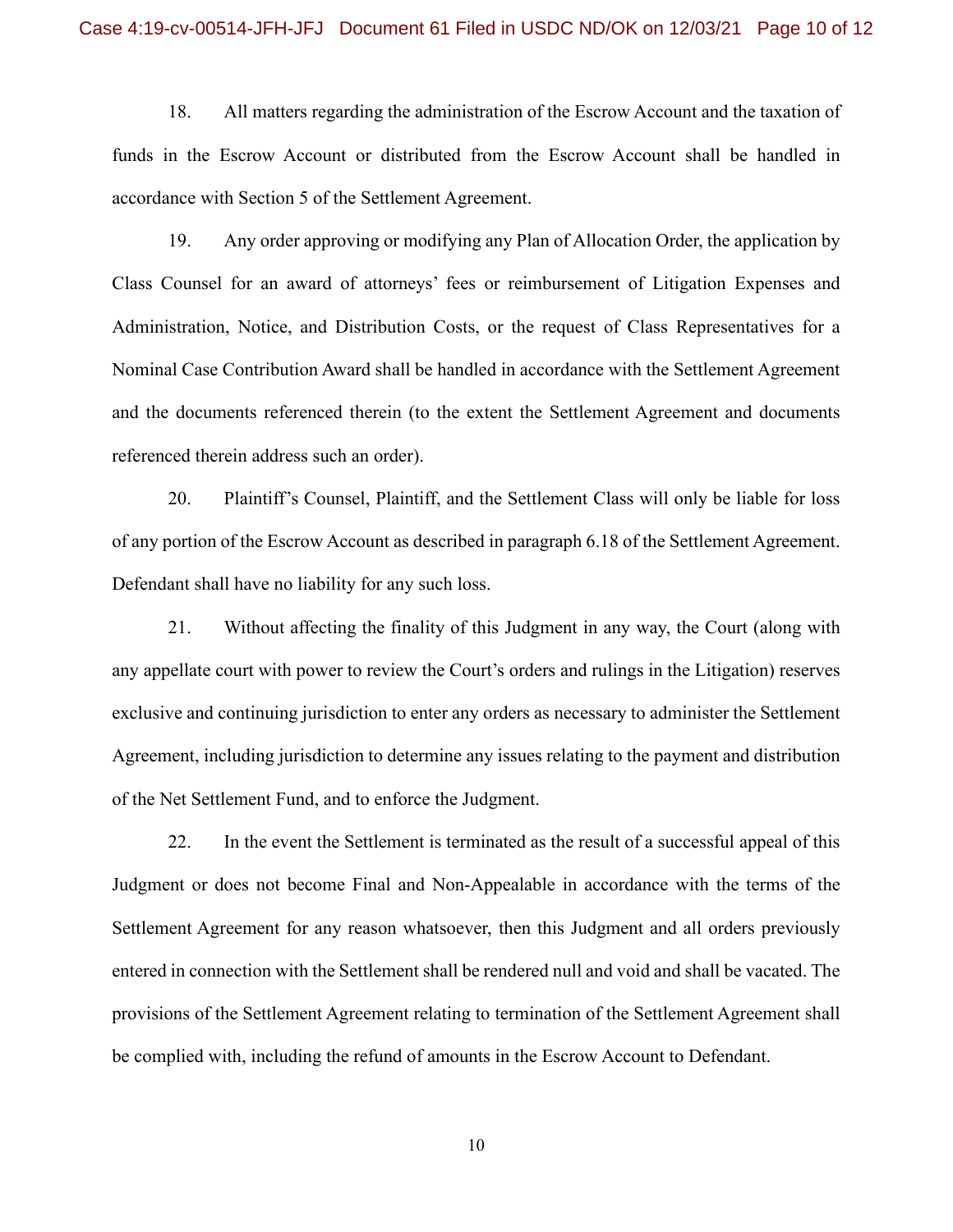23. Without affecting the finality of this Judgment in any way, the Court (along with any appellate court with power to review the Court's orders and rulings in the Litigation) reserves exclusive and continuing jurisdiction to enter any orders as necessary to administer the Settlement Agreement, including jurisdiction to determine any issues relating to the payment and distribution of the Net Settlement Fund, to issue additional orders pertaining to, *inter alia*, Class Counsel's request for Plaintiff's attorneys' fees and reimbursement of reasonable Litigation Expenses and Administration, Notice, and Distribution Costs and Class Representative's request for a Nominal Case Contribution Award, and to enforce this Final Judgment. Notwithstanding the Court's jurisdiction to issue additional orders in this Litigation, this Judgment fully disposes of all Released Claims as to Defendant and is therefore a final appealable judgment. Pursuant to Rule 54(b), the Court further finds no just reason for delay and therefore expressly directs the Clerk of the Court to file this Judgment as a final order and final judgment of the Released Claims in this Litigation.

IT IS SO ORDERED this 3<sup>rd</sup> day of December 2021.

 $\bigcap_{k\ell\neq k}\mathbb{Z}$ 

JOHN F. HE**J**L, III UNITED STATES DISTRICT JUDGE